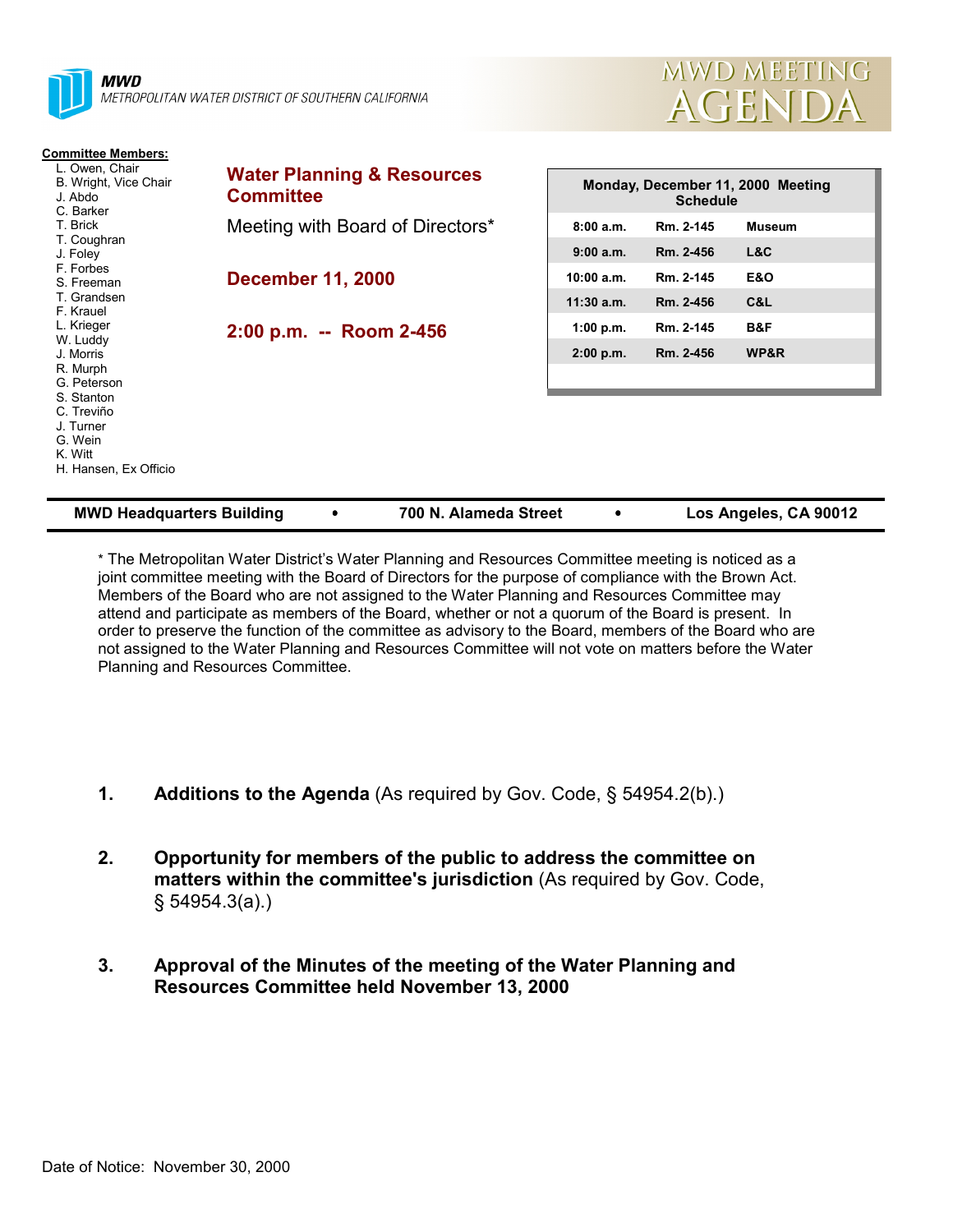## **4. OTHER MATTERS**

6Hb. Discussion of Bay-Delta related issues; including progress on developing and implementing the CALFED program; potential litigation regarding the EIR/EIS for the CALFED program and the EIR for the Monterey Amendments to the State Water Contract; and State Water Resources Control Board's Phase 8 hearings to allocate responsibility to meet Bay-Delta environmental obligations. (L&C, WP&R) **[Any discussion of litigation will be held in closed session. Conference with Legal Counsel—(1) Existing Litigation; Parties: Water Right Holders in Bay-Delta Watershed; to be heard in closed session pursuant to Gov. Code § 54956.9(a); (2) Initiation of Litigation (two potential cases); to be heard in closed session pursuant to Gov. Code § 54956.9(c)]**

### **5. CONSENT CALENDAR ITEMS – ACTION**

**8-8** Adopt 2000 Regional Urban Water Management Plan and the attached resolution for submittal to State of California. (WP&R)

## **6. OTHER BOARD ITEMS – ACTION**

- **9-3** Authorize execution of Memorandum of Understanding with the Friant Users Authority. (WP&R)
- 9-6 Adopt joint resolution authorizing release of proposed Quantification Settlement Agreement amongst the Imperial Irrigation District, Coachella Valley and Metropolitan Water Districts for public review. (WP&R) **(To be mailed separately)**

# **7. BOARD INFORMATION ITEMS**

- **10-3** Report on seawater desalination activities. (WP&R)
- 10-4 Status report on the State Water Project Initiative Action Plan and benefits. (WP&R) **(To be mailed separately) [Any discussion of real property negotiations will be heard in closed session pursuant to Gov. Code § 54956.8. Conference with real property negotiator: Ronald Gastelum, General Manager; negotiating party: California Department of Water Resources; property: water rights under State Water Contract; Any discussion of existing litigation will be heard in closed session pursuant to Gov. Code § 54956.9(a). Conference with legal counsel; one case: Planning and Conservation League v. Department of Water Resources, Case No. C024576]**